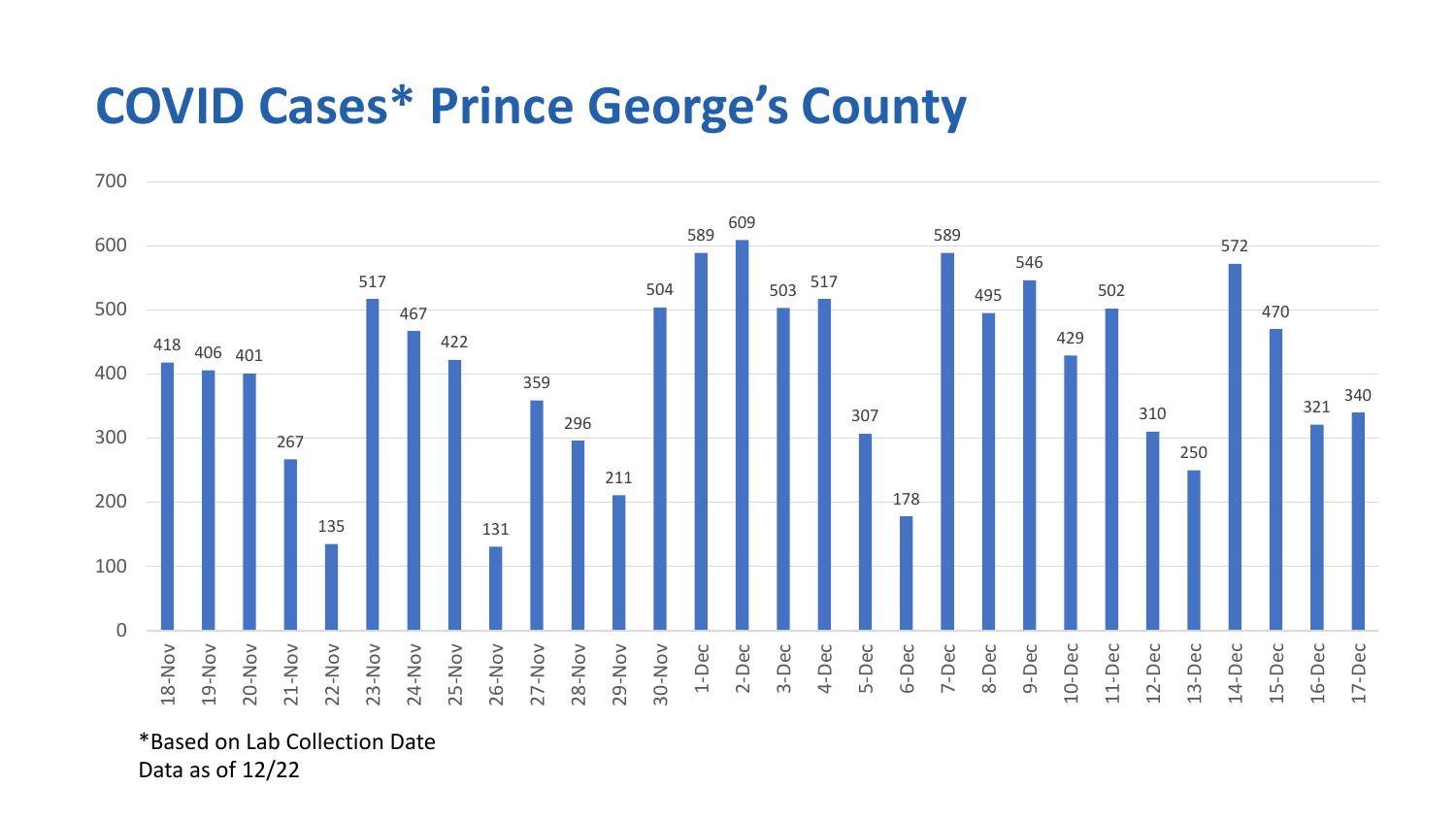## **COVID Average Daily Case Rate\* (last 14 days)**

**Prince George's County Average New Cases per 100,000 population**



\*Based on Lab Collection Date Data as of 12/22